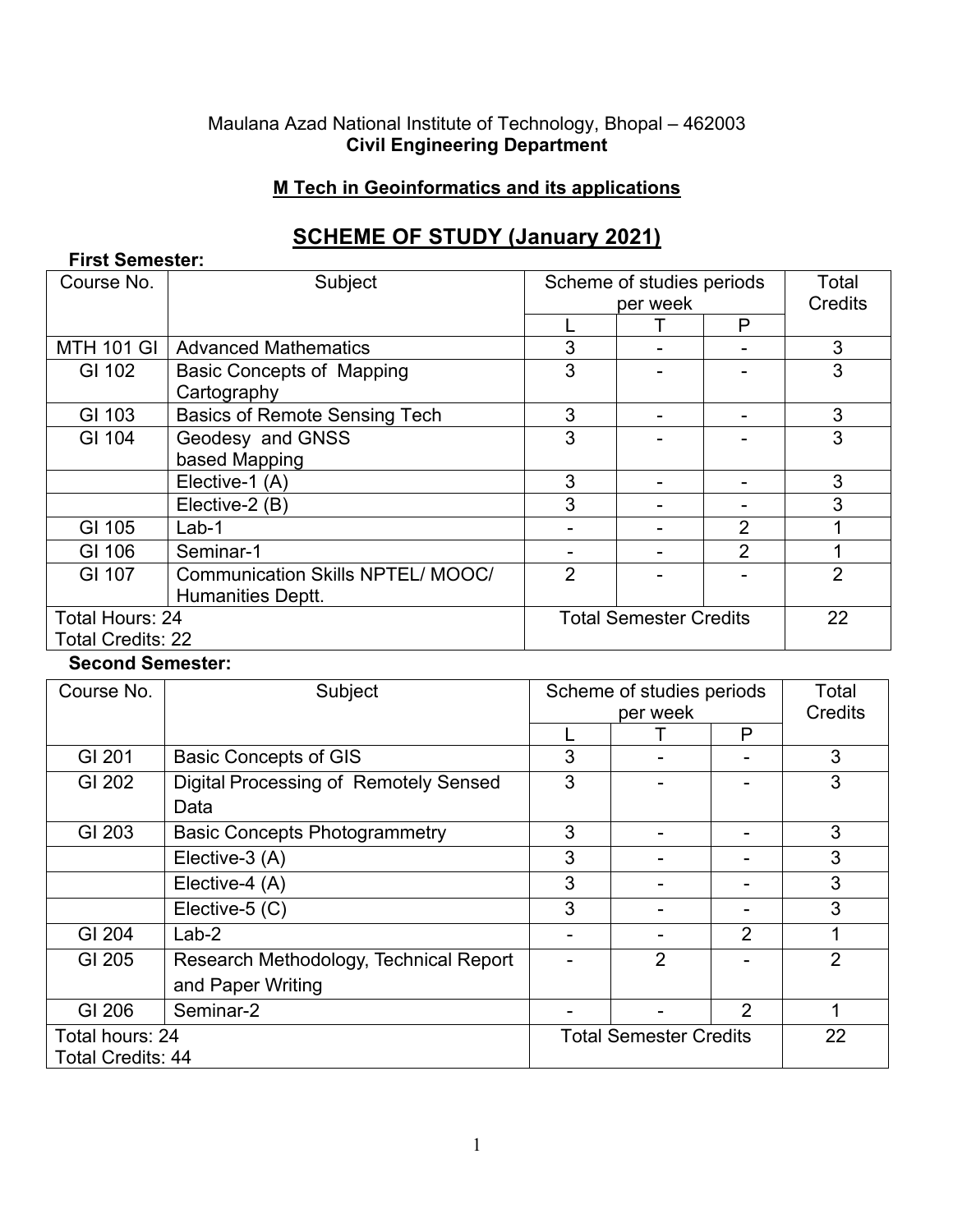## **Third Semester:**

| Course No.               | Subject                     | Scheme of studies periods<br>per week |                          | Total<br><b>Credits</b> |    |
|--------------------------|-----------------------------|---------------------------------------|--------------------------|-------------------------|----|
|                          |                             |                                       |                          |                         |    |
| GI 301                   | <b>Dissertation Phase-1</b> |                                       | $\overline{\phantom{a}}$ | 32                      | 16 |
| Total hours: 32          |                             | <b>Total Semester Credits</b>         |                          | 16                      |    |
| <b>Total Credits: 60</b> |                             |                                       |                          |                         |    |

## **Fourth Semester:**

| Course No.               | Subject                     | Scheme of studies periods     |   |    | Total   |
|--------------------------|-----------------------------|-------------------------------|---|----|---------|
|                          |                             | per week                      |   |    | Credits |
|                          |                             |                               |   |    |         |
| GI 401                   | <b>Dissertation Phase-2</b> |                               | ۰ | 40 | 20      |
| Total hours: 40          |                             | <b>Total Semester Credits</b> |   |    | 20      |
| <b>Total Credits: 80</b> |                             |                               |   |    |         |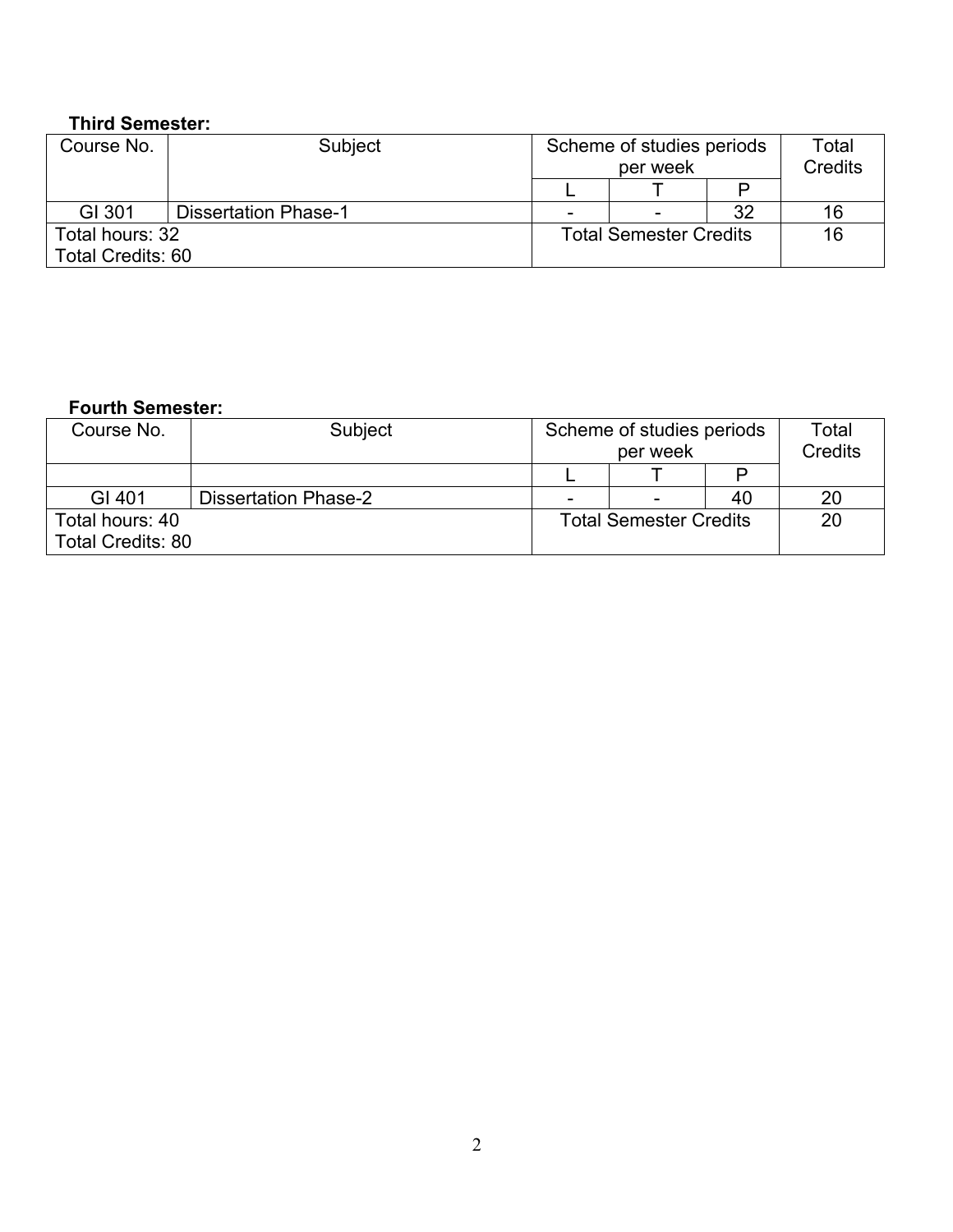| <b>List of Electives A</b> |                                           |              | <b>List of Electives B</b>                |
|----------------------------|-------------------------------------------|--------------|-------------------------------------------|
| GI501                      | Basic concepts and Applications of        | EN103        | Air and Noise Pollution                   |
|                            | Microwave Remote Sensing                  |              |                                           |
| GI502                      | Remote Sensing and GIS applications in    | <b>EN510</b> | Global Warming and Climate Change         |
|                            | Earth Sciences and Geotechnical Engg.     |              |                                           |
| GI503                      | Remote sensing and GIS for applications   | GE102        | <b>Advanced Geotechnical Engineering</b>  |
|                            | in agriculture & forestry                 |              |                                           |
| GI504                      | Air Borne Laser Terrain Mapping           | GE103        | Advanced Foundation Engg.                 |
| GI505                      | <b>Hyper spectral Remote Sensing</b>      | GE104        | Soil Dynamics                             |
| GI506                      | Remote sensing and GIS for Hydrology      | GE508        | Earthquake Engineering                    |
|                            | and Water Resources                       |              |                                           |
| GI507                      | Remote sensing and GIS applications in    | HY103        | <b>Hydro Power Potential Assessment</b>   |
|                            | <b>Environmental Engineering</b>          |              |                                           |
| GI508                      | Geo informatics in urban development and  | <b>HY508</b> | Design and Analysis of Piping Systems     |
|                            | planning                                  |              |                                           |
| GI509                      | Remote sensing and GIS applications in    | ST104        | <b>Advanced Design of Structures</b>      |
|                            | <b>Disaster Mitigation and Management</b> |              |                                           |
| GI510                      | Change detection using remote sensing     | ST509        | <b>Soft Computing</b>                     |
| GI511                      | <b>Digital Photo grammetry</b>            | <b>TR102</b> | Analysis and Design of Pavement           |
|                            |                                           |              | <b>Structures</b>                         |
| G1512                      | <b>Advanced Soft Computing Techniques</b> | <b>TR103</b> | <b>Traffic Engineering and Management</b> |
| G1513                      | <b>Concepts of Database Systems</b>       | <b>TR104</b> | <b>Transport Planning</b>                 |
| GI514                      | Geo informatics Applications in           | <b>TR502</b> | <b>Transport System Analysis</b>          |
|                            | <b>Engineering Projects and Utility</b>   |              |                                           |
|                            | Management                                | <b>WR101</b> | <b>Computational Techniques in Water</b>  |
|                            |                                           |              | <b>Resources Engineering</b>              |
|                            |                                           | <b>WR102</b> | Applied Hydrology                         |
|                            |                                           | <b>WR103</b> | Irrigation and Drainage Engineering       |
|                            |                                           | <b>WR501</b> | <b>Flood Measurement and Management</b>   |
|                            |                                           | <b>WR502</b> | <b>Integrated Watershed Management</b>    |
|                            |                                           |              | <b>List of Electives C</b>                |
|                            |                                           | <b>ID203</b> | <b>Advanced Product Design</b>            |
|                            |                                           | IT202        | <b>Failure Analysis &amp; Prevention</b>  |
|                            |                                           | AM202        | <b>Advanced Composite Materials</b>       |
|                            |                                           | SV203        | Theory of Vibration II                    |
|                            |                                           | <b>TH202</b> | <b>Thermal Environmental Engineering</b>  |
|                            |                                           | <b>PS201</b> | <b>Modern Control Systems</b>             |
|                            |                                           | ED202        | <b>Advanced Control Systems</b>           |
|                            |                                           | <b>VE202</b> | <b>VLSI Technology</b>                    |
|                            |                                           | DC203        | <b>Digital Image Processing</b>           |
|                            |                                           | AC203        | <b>Optimization Techniques</b>            |
|                            |                                           | Al202        | Deep Learning                             |
|                            |                                           | <b>CN203</b> | Graph Theory & Network Algorithm          |
|                            |                                           | <b>IS201</b> | <b>Applied Cryptography</b>               |
|                            |                                           | <b>MS202</b> | Deformation Behavior of Materials         |